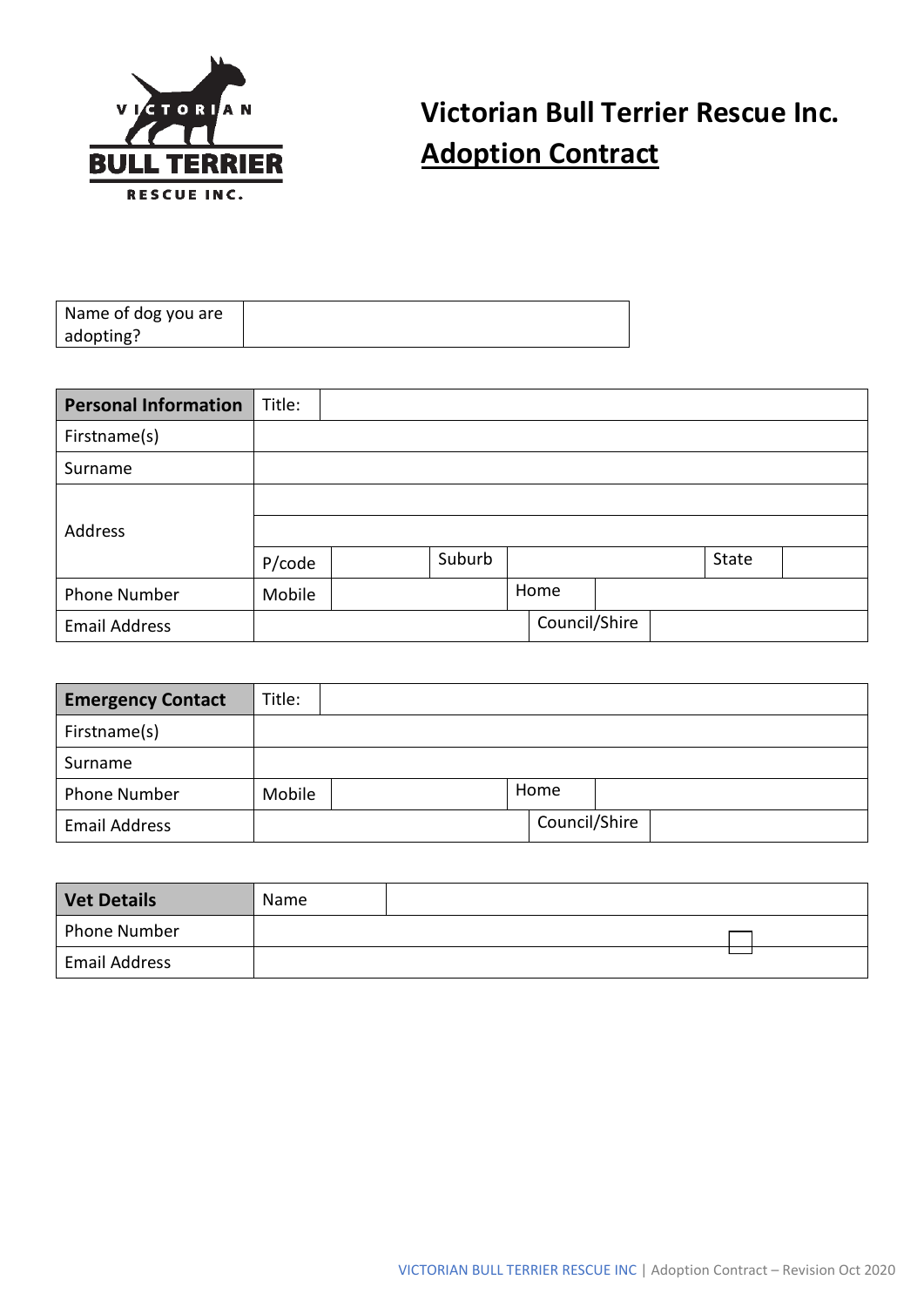| Victorian Bull Terrier Rescue Inc. Adoption Terms and Conditions |                                                                                                      |  |  |  |  |
|------------------------------------------------------------------|------------------------------------------------------------------------------------------------------|--|--|--|--|
| It is accepted, that on this                                     |                                                                                                      |  |  |  |  |
| date                                                             |                                                                                                      |  |  |  |  |
| Insert Name                                                      |                                                                                                      |  |  |  |  |
|                                                                  | the above named person adopts from Victorian Bull Terrier Rescue Inc. a canine described as follows: |  |  |  |  |
| <b>Breed</b>                                                     |                                                                                                      |  |  |  |  |
| Name                                                             |                                                                                                      |  |  |  |  |
| <b>Sex</b>                                                       |                                                                                                      |  |  |  |  |
| Age or DOB                                                       |                                                                                                      |  |  |  |  |
| Microchip Number                                                 |                                                                                                      |  |  |  |  |
| Colour/Markings                                                  |                                                                                                      |  |  |  |  |
| <b>Heartworm Due</b>                                             |                                                                                                      |  |  |  |  |
| <b>Worming Due</b>                                               |                                                                                                      |  |  |  |  |
| <b>Vaccinations Due</b>                                          |                                                                                                      |  |  |  |  |
| <b>Adoption Fee</b>                                              |                                                                                                      |  |  |  |  |

- I hereby agree to care for this dog humanely (including providing adequate food, water, shelter, love and attention). Said dog shall be maintained in an adequate enclosed area or on lead at all times. Dog shall not be allowed to roam at will. I agree to have dog vaccinated annually. I agree to provide essential veterinary care, as needed. If said dog becomes lost or stolen, I agree to notify Victorian Bull Terrier Rescue Inc. immediately. I understand and agree, that it is a Victorian Bull Terrier Rescue Inc. requirement that this dog is desexed prior to adoption.
- I also agree not to sell, trade or dispose of this dog. If, at any time, I am unable or unwilling to care for this dog, I agree to contact Victorian Bull Terrier Rescue Inc. about said dog, who will endeavour to rehome the animal and I agree to hold onto that animal until such time. The adoption fee will not be refunded after 14 days from the adoption date. I also agree that Victorian Bull Terrier Rescue Inc. will keep \$100.00 of the adoption fee, if dog is returned within the 14-day period. I further agree that said dog shall not be used as a guard or hunting dog, or for medical or any other experimental purposes or sold or given to a pet store, supplier or wholesaler.
- I understand the return of the dog to Victorian Bull Terrier Rescue Inc. at my full responsibility and expense to me.
- I understand this contract is not a document of transfer of ownership. Ownership is transferred with a microchip transfer of ownership form signed and filled out by both Victorian Bull Terrier Rescue Inc. and the new owner/adoptee. The form is for the respective company the dog has a microchip implanted with. Which will be mailed out after your adoption fee has been paid for and this contract has been received. Victorian Bull Terrier Rescue must be the Secondary/Emergency contact on all microchip Change of Ownership forms, this is for the safety of the animal so in the event of something happening to you or if the dog becomes lost or stolen and they cannot contact you, they can contact us.
- I agree that said dog will not be used for any illegal purposes and will NEVER be pitted or game tested in any way. If this clause is broken, I understand that the dog will be immediately confiscated by Victorian Bull Terrier Rescue Inc. and all law enforcement agencies will be notified, as applicable.
- I agree to notify Victorian Bull Terrier Rescue Inc. within 10 days of any change of address or phone # (and vice versa). Microchip details must also be updated within 2 working days of change of address. It is also understood that Victorian Bull Terrier Rescue Inc. may examine and make enquiries about said dog at any time. If not satisfied with the condition of the dog or the conditions in which it is kept, said dog can or may be removed immediately and placed in a different home. Any veterinary services needed due to negligence or lack of care, will be the adopter's responsibility and payable immediately to Victorian Bull Terrier Rescue Inc.